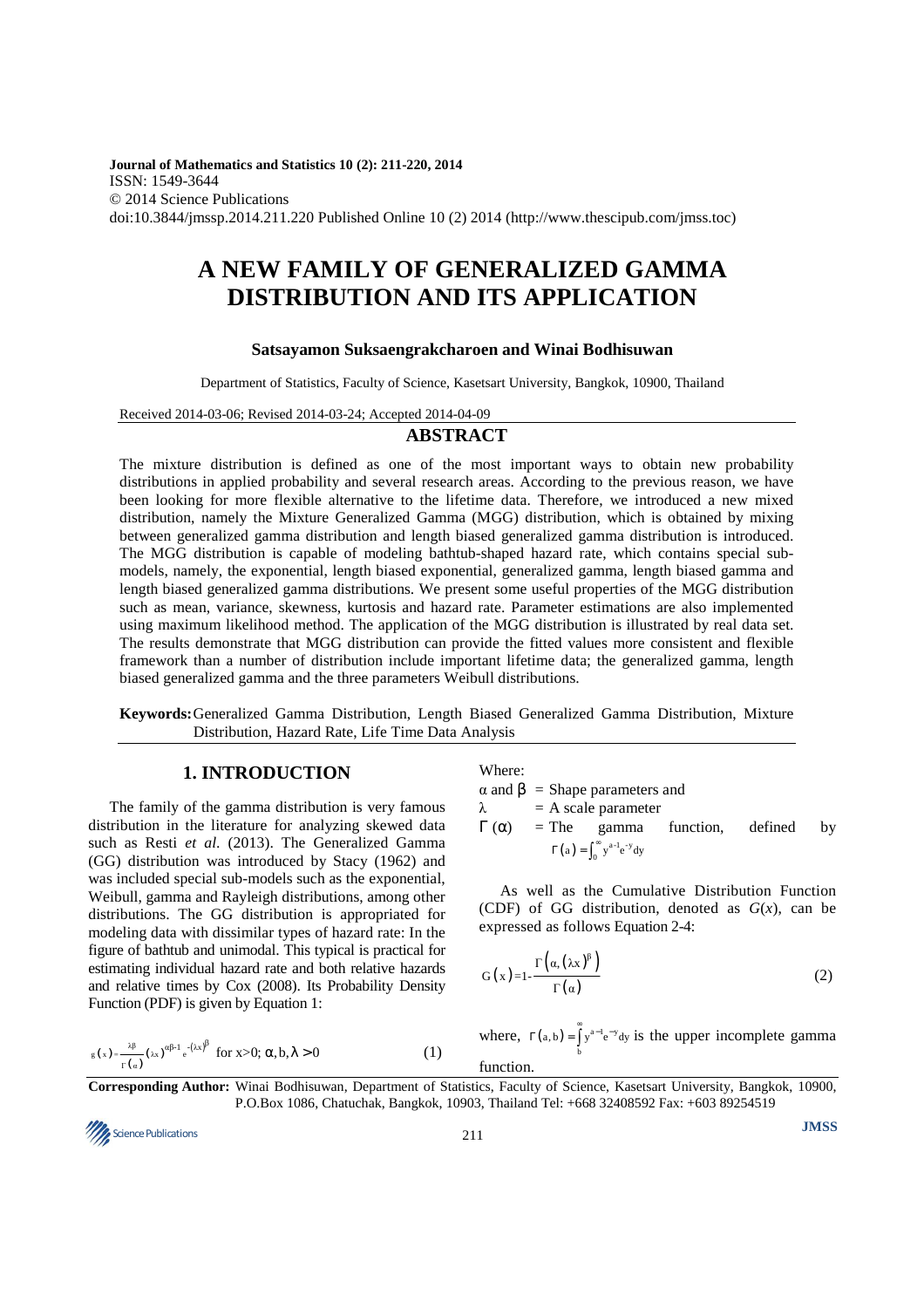Furthermore, some useful mathematical properties such as mean and the *r*th moment are given as follows:

$$
E_{g}(x) = \frac{\Gamma\left(\alpha + \frac{1}{\beta}\right)}{\lambda \Gamma(\alpha)}
$$
\n(3)

And:

$$
E_g\left(x^r\right) = \frac{\Gamma\left(\alpha + \frac{r}{\beta}\right)}{\lambda^r \Gamma(\alpha)} \quad r = 1, 2, 3, \dots \tag{4}
$$

Recently, Ahmed *et al*. (2013a) presented a Length biased Generalized Gamma (LGG) distribution which obtained pdf as Equation 5:

$$
g_{L}(x) = \frac{\lambda \beta}{\Gamma\left(\alpha + \frac{1}{\beta}\right)} (\lambda x)^{\alpha \beta} e^{-(\lambda x)^{\beta}} \text{ for } x > 0; \alpha, \beta, \lambda > 0 \tag{5}
$$

By (5), it is simple to show that the cdf of LGG distribution is given by Equation 6:

$$
G_{L}(x)=1-\frac{\Gamma\left(\alpha+\frac{1}{\beta},\left(\lambda x\right)^{\beta}\right)}{\Gamma\left(\alpha+\frac{1}{\beta}\right)}
$$
\n(6)

From (5), we can provide some helpful mathematical properties; such as mean and the rth moment of the LGG distribution, respectively are given by Equation 7 and 8:

$$
E_{L}(X) = \frac{\Gamma\left(\alpha + \frac{2}{\beta}\right)}{\lambda \Gamma\left(\alpha + \frac{1}{\beta}\right)}
$$
(7)

And:

$$
E_{L}(X^{r}) = \frac{\Gamma\left(\alpha + \frac{r+1}{\beta}\right)}{\lambda^{r}\Gamma\left(\alpha + \frac{1}{\beta}\right)} r = 1, 2, 3
$$
 (8)

Moreover, the concept of length biased distribution found in various applications in lifetime area such as family history disease and survival events. The study of human families and wildlife populations were the subject of an article developed by Patil and Rao (1978). Patill *et al*. (1986) presented a list of the most common forms of the weight function useful in scientific and statistical literature as well as some basic theorems for weighted distributions and length biased as special case they arrived at the conclusion. For example, Nanuwong and Bodhisuwan (2014) presented the length biased Beta Pareto distribution. However, LGG distribution simultaneously provides great flexibility in modeling data in practice. One such class of distributions was generated from the logit of the two-component mixture model, which extends the original family of distributions with the length biased distributions, provide powerful and popular tools for generating flexible distributions with attractive statistical and probabilistic properties.

The mixture distribution is defined as one of the most crucial ways to obtain new probability distributions in applied probability and several research areas. According to the former reason. We have been looking for a more flexible alternative to the Generalized Gamma (GG) distribution. Nadarajah and Gupta (2007) used the GG distribution with application to drought data. Then Cox *et al*. (2007) offered a parametric survival analysis and taxonomy of the GG distribution. Alkarni (2012) obtained a class of distributions generalizes several distributions with any proper continuous lifetime distribution by compounding truncated logarithmic distribution with decreasing hazard rate. Sattayatham and Talangtam (2012) found the infinite mixture Lognormal distributions for reducing the problem of the number of components and fitting of truncated and/or censored data. Recently, There are many researchers have applied in various field such as Mahesh *et al*. (2014) proposed a generalized regression neural network for the diagnosis of the hepatitis B virus diease and Biswas *et al*. (2014) used the networks of the present day communication systems, frequently flood or water logging, sudden failure of one or few nodes in generalized real time multigraphs.

The purpose of this study is to investigate the properties of a new mixture generalized gamma distribution, which was obtained by mixing the GG distribution with the LGG distribution and is more flexible in fitting lifetime data. Section 2 introduces the Mixture Generalized Gamma (MGG) distribution and is concerned with mixture of the GG distribution with the LGG distribution. It contains as well-known lifetime special sub-models. Useful mathematical properties of the MGG distribution including the rth moment, mean, variance, skewness, kurtosis and hazard rate. In addition, section 3 the parameters of the MGG

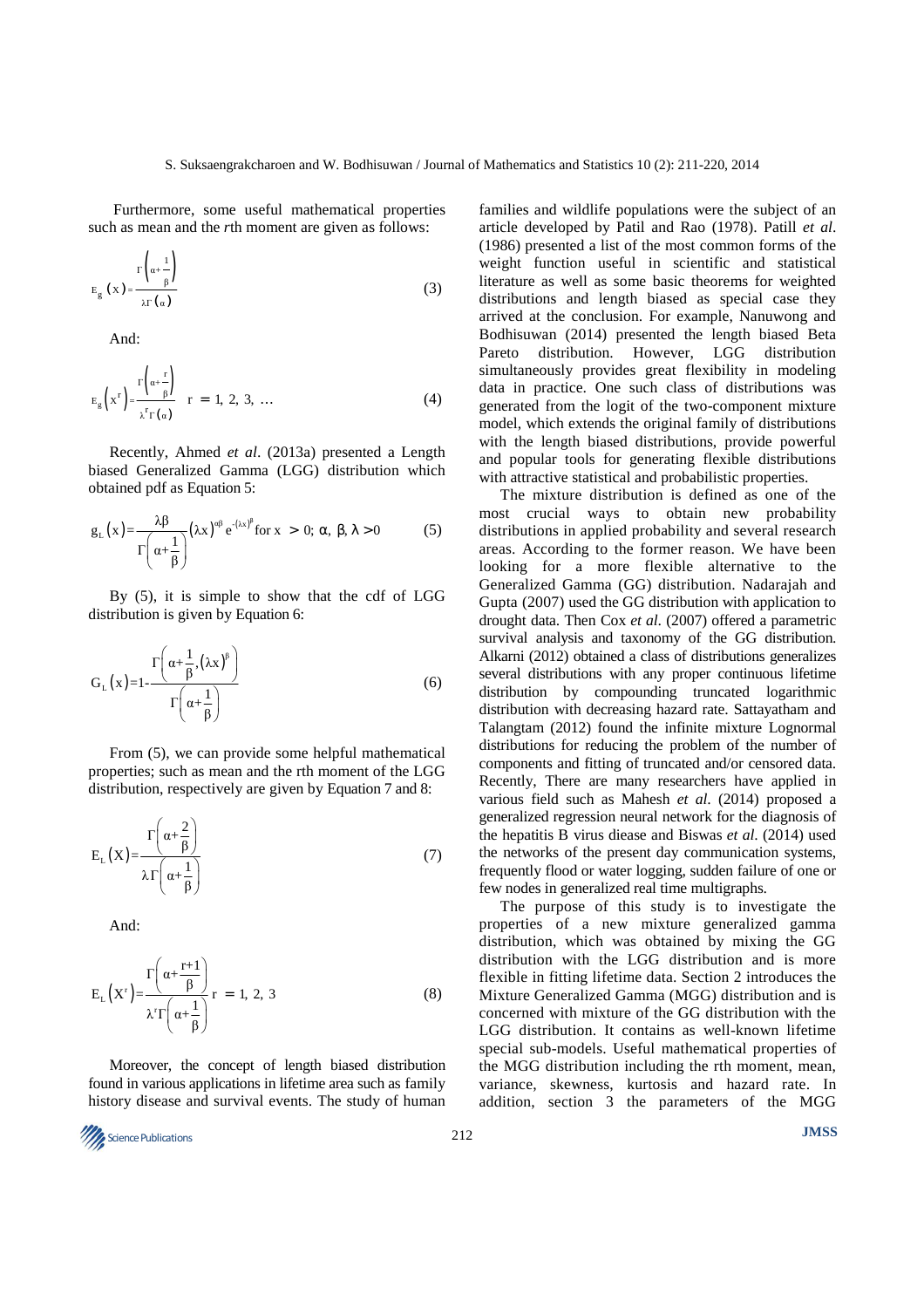distribution are estimated by Maximum Likelihood Estimation (MLE) and are presented the comparison analysis among the GG, LGG, MGG and the three parameters Weibull distributions based on real data set. Finally, conclusion is included in section 4.

# **2. MATERIALS AND METHODS**

### **2.1. Mixture Generalized Gamma Distribution**

In this section we proposed a new mixture distribution to create extensively flexible distribution and considered some special cases.

### **Definition 1**

Let  $g(x)$  and  $g(x)$  are the pdf and length biased pdf of the random variable (r.v.) X respectively, where  $x > 0$ and 0≤p≤1 then the mixture length biased distribution of X produced by the mixture between  $g(x)$  and  $g_L(x)$  in the form of pg  $(x)+(1-p)g<sub>L</sub>(x)$ .

## **Theorem 1**

Let  $X \sim MGG(\alpha, \beta, \lambda, p)$ . The pdf and cdf respectively are given by Equation 9:

$$
f(x) = \left[\frac{p}{\Gamma(\alpha)} + \frac{(1-p)\lambda x}{\Gamma(\alpha + \frac{1}{\beta})}\right] \lambda \beta (\lambda x)^{\alpha \beta - 1} e^{-(\lambda x)^{\beta}}
$$
(9)

For  $x > 0$ ;  $\alpha$ ,  $\beta$ ,  $\lambda > 0$ .;  $0 \le p \le 1$  and Equation 10:

$$
F(x)=1-\frac{p\Gamma\left(\alpha,\left(\lambda x\right)^{\beta}\right)}{\Gamma\left(\alpha\right)}-\frac{\left(1-p\right)\Gamma\left(\alpha+\frac{1}{\beta},\left(\lambda x\right)^{\beta}\right)}{\Gamma\left(\alpha+\frac{1}{\beta}\right)}
$$
(10)

#### **Proof**

If X is distributed as MGG distribution with α, β,  $\lambda$ and mixing p parameters and if its pdf, is obtain by replacement (1) and (5) in Definition 1, (9) called the two-component mixture distribution, can be followed as:

$$
f(x) = p \left[ \frac{\lambda \beta}{\Gamma(\alpha)} (\lambda x)^{\alpha \beta - 1} e^{-(\lambda x)^{\beta}} \right] + (1-p)
$$

$$
\left[ \frac{\lambda \beta}{\Gamma(\alpha + \frac{1}{\beta})} (\lambda x)^{\alpha \beta} e^{-(\lambda x)^{\beta}} \right] = \left[ \frac{p}{\Gamma(\alpha)} + \frac{(1-p)\lambda x}{\Gamma(\alpha + \frac{1}{\beta})} \right] \lambda \beta (\lambda x)^{\alpha \beta - 1} e^{-(\lambda x)^{\beta}}
$$

Let  $F(x)$  is the cdf for a generalized class of distribution for defined by definition 2, is generated by applying to the MGG distribution Equation 11:

$$
F(x) = \int_{0}^{x} [pg(t) + (1-p)g_{L}(t)]dt
$$
  
\n
$$
= p \int_{0}^{x} g(t)dt + (1-p) \int_{0}^{x} g_{L}(t)dt
$$
  
\n
$$
= pG(x) + (1-p)G_{L}(x)
$$
 (11)

By substitute  $(2)$  and  $(6)$  into  $(11)$ , we then obtain:

$$
F(x)=p\left[1-\frac{\Gamma(\alpha,x)}{\Gamma(\alpha)}\right]+(1-p)\left[1-\frac{\Gamma\left(\alpha+\frac{1}{\beta},x\right)}{\Gamma\left(\alpha+\frac{1}{\beta}\right)}\right]
$$

$$
=1-\frac{p\Gamma\left(\alpha,\left(\lambda x\right)^{\beta}\right)}{\Gamma(\alpha)}-\frac{(1-p)\Gamma\left(\alpha+\frac{1}{\beta},\left(\lambda x\right)^{\beta}\right)}{\Gamma\left(\alpha+\frac{1}{\beta}\right)}
$$

In **Fig. 1**, we present some graphs of MGG distribution, for different values of α, similarly in **Fig. 2**, for β. We consider some well-known special sub-models of the MGG distribution in the following corollaries.

#### **Corollary 1**

If  $p = 0$  then the MGG distribution reduces to the LGG distribution with parameters  $\alpha$ ,  $\beta$  and  $\lambda$  is defined by Equation 12:

$$
f(x) = \frac{\lambda \beta}{\Gamma\left(\alpha + \frac{1}{\beta}\right)} (\lambda x)^{\alpha \beta} e^{-(\lambda x)^{\beta}}
$$
 (12)

#### **Proof**

Substituting  $p = 0$  into (9), we obtained (12) which is introduced by Ahmed *et al*. (2013b).

#### **Corollary 2**

If  $\alpha = \beta = 1$  and  $p = 0$ , then the MGG distribution deduces to length biased exponential distribution Ahmed *et al*. (2013a) and its pdf is given by:

f (x)= $\lambda^2$ xe<sup>- $\lambda$ x</sup>

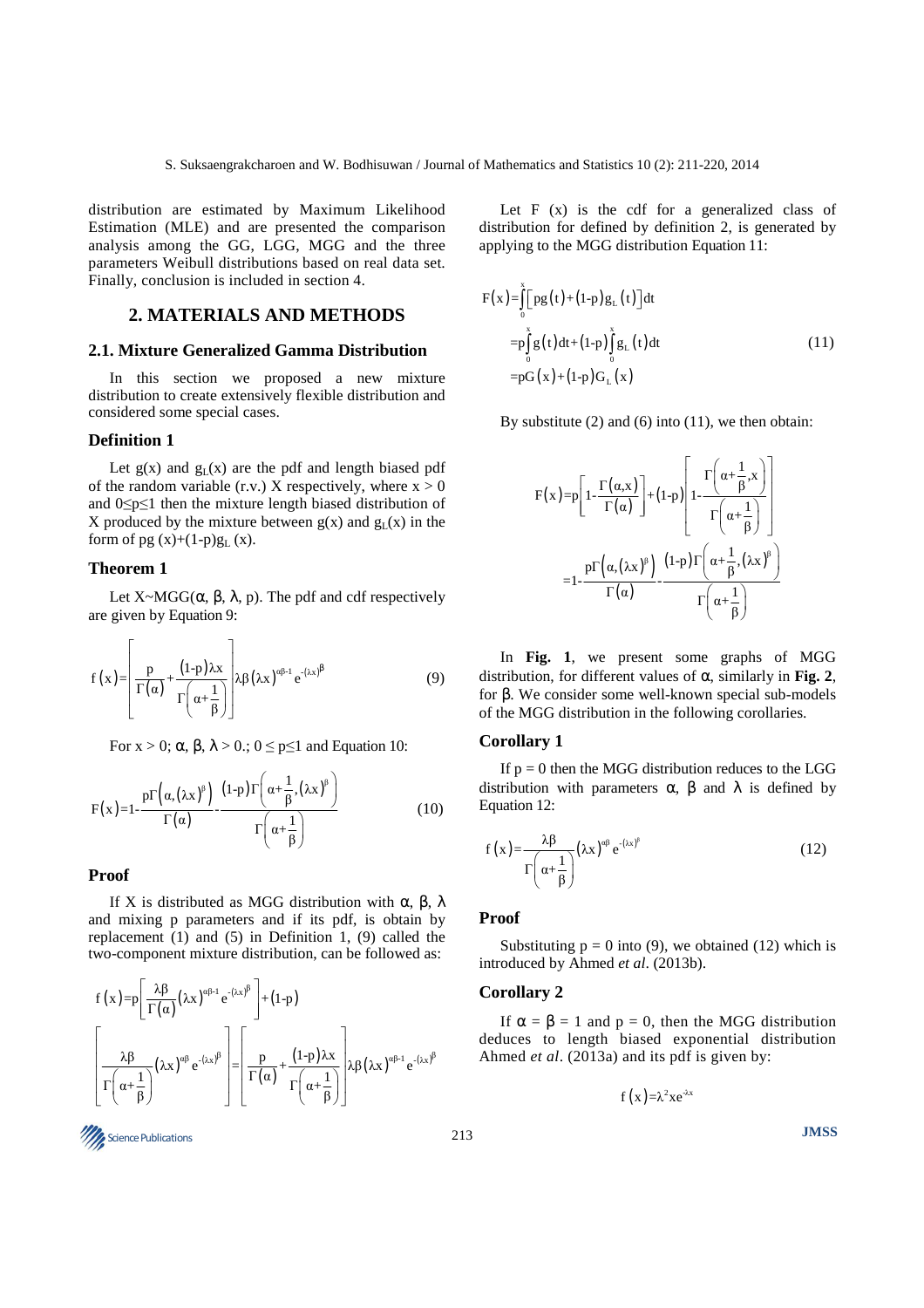S. Suksaengrakcharoen and W. Bodhisuwan / Journal of Mathematics and Statistics 10 (2): 211-220, 2014



Fig. 1. The pdf of MGG distribution for different values of  $\alpha$ 



**Fig. 2.** The pdf of MGG distribution for different values of β

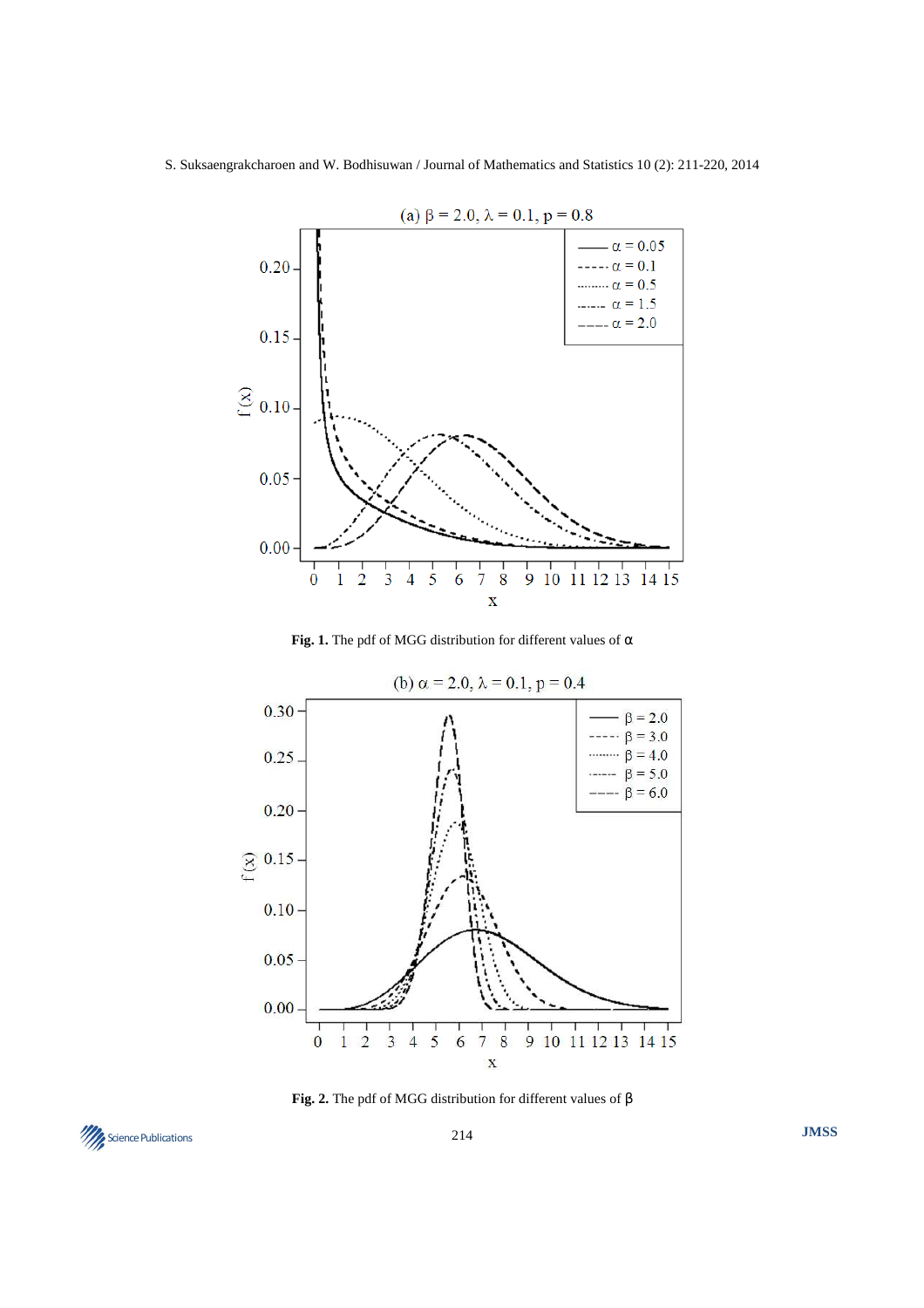#### **Proof**

Substituting 
$$
\alpha = \beta = 1
$$
 into (12) reduces to

$$
f(x) = \lambda^2 x e^{-\lambda x}
$$

#### **Corollary 3**

If  $β = 1$  and  $p = 0$  then the MGG distribution reduces to length biased gamma distribution which presented by Ahmed *et al*. (2013b) as follows:

$$
f(x) = \frac{\lambda^{\alpha+1}}{\Gamma(\alpha+1)} x^{\alpha} e^{-\lambda x}
$$

# **Proof**

Replacing  $\beta = 1$  in (12), we have:

$$
f(x) = \frac{\lambda^{\alpha+1}}{\Gamma(\alpha+1)} x^{\alpha} e^{-\lambda x}
$$

#### **Corollary 4**

If  $p = 1$ , then the MGG distribution derived to GG distribution and its pdf is defined by Stacy (1962) Equation 13:

$$
f(x) = \frac{\lambda \beta}{\Gamma(\alpha)} (\lambda x)^{\alpha \beta - 1} e^{-(\lambda x)^{\beta}}
$$
 (13)

#### **Proof**

Replacing  $p = 1$  in (9) may be expressed as (1).

#### **Corollary 5**

If  $\alpha = \beta = 1$  and  $p = 1$ , then the MGG distribution reduces to exponential distribution and its pdf can be written as:

$$
f(x) = \lambda e^{-\lambda x}
$$

#### **Proof**

Replacing  $\alpha = \beta = 1$  in (13) we obtain:

$$
f(x) = \lambda e^{-\lambda x}
$$

#### **2.2. Moments of the MGG Distribution**

In this section, we will consider the rth moment of r.v. X~MGG( $\alpha, \beta, \lambda, p$ ). The MGG distribution presents various properties including: The rth moment, mean,



variance, coefficient of kurtosis, coefficient of skewness and hazard rate are provided as follows:

#### **Definition 2**

 $E<sub>g</sub>(X<sup>r</sup>)$  and  $E<sub>L</sub>(X<sup>r</sup>)$  are the rth moments of original distribution and length biased distribution of the r.v. X respectively. If  $0 \le p \le 1$ , then the rth moments of the mixture distribution is define by:

$$
E(Xr) = pEg(Xr) + (1-p)ELr(X)
$$
  
x > 0, r = 1,2,3

#### **Theorem 2**

Let  $X \sim MGG(\alpha, \beta, \lambda, p)$ , the rth moment of r.v. X is written Equation 14:

$$
E(X^{r}) = \frac{1}{\lambda^{r}} \left[ \frac{p\Gamma\left(\alpha + \frac{r}{\beta}\right)}{\Gamma(\alpha)} + \frac{(1-p)\Gamma\left(\alpha + \frac{r+1}{\beta}\right)}{\Gamma\left(\alpha + \frac{1}{\beta}\right)} \right]
$$
(14)

where,  $x > 0$ ,  $r = 1, 2, 3, \ldots, 0 \le p \le 1$ .

#### **Proof**

If X~MGG  $(\alpha, \beta, \lambda, p)$  from Definition 2, by substitute (4) and (8), then the rth moment is given by:

$$
E(X^{r}) = p \left[ \frac{\Gamma\left(\alpha + \frac{r}{\beta}\right)}{\lambda^{r} \Gamma(\alpha)} \right] + (1-p) \left[ \frac{\Gamma\left(\alpha + \frac{r+1}{\beta}\right)}{\lambda^{r} \Gamma\left(\alpha + \frac{1}{\beta}\right)} \right]
$$

$$
= \frac{1}{\lambda^{r}} \left[ \frac{p \Gamma\left(\alpha + \frac{r}{\beta}\right)}{\Gamma(\alpha)} + \frac{(1-p) \Gamma\left(\alpha + \frac{r+1}{\beta}\right)}{\Gamma\left(\alpha + \frac{1}{\beta}\right)} \right]
$$

From (14), it is straightforward to mean, the second four moments and variance respectively as:

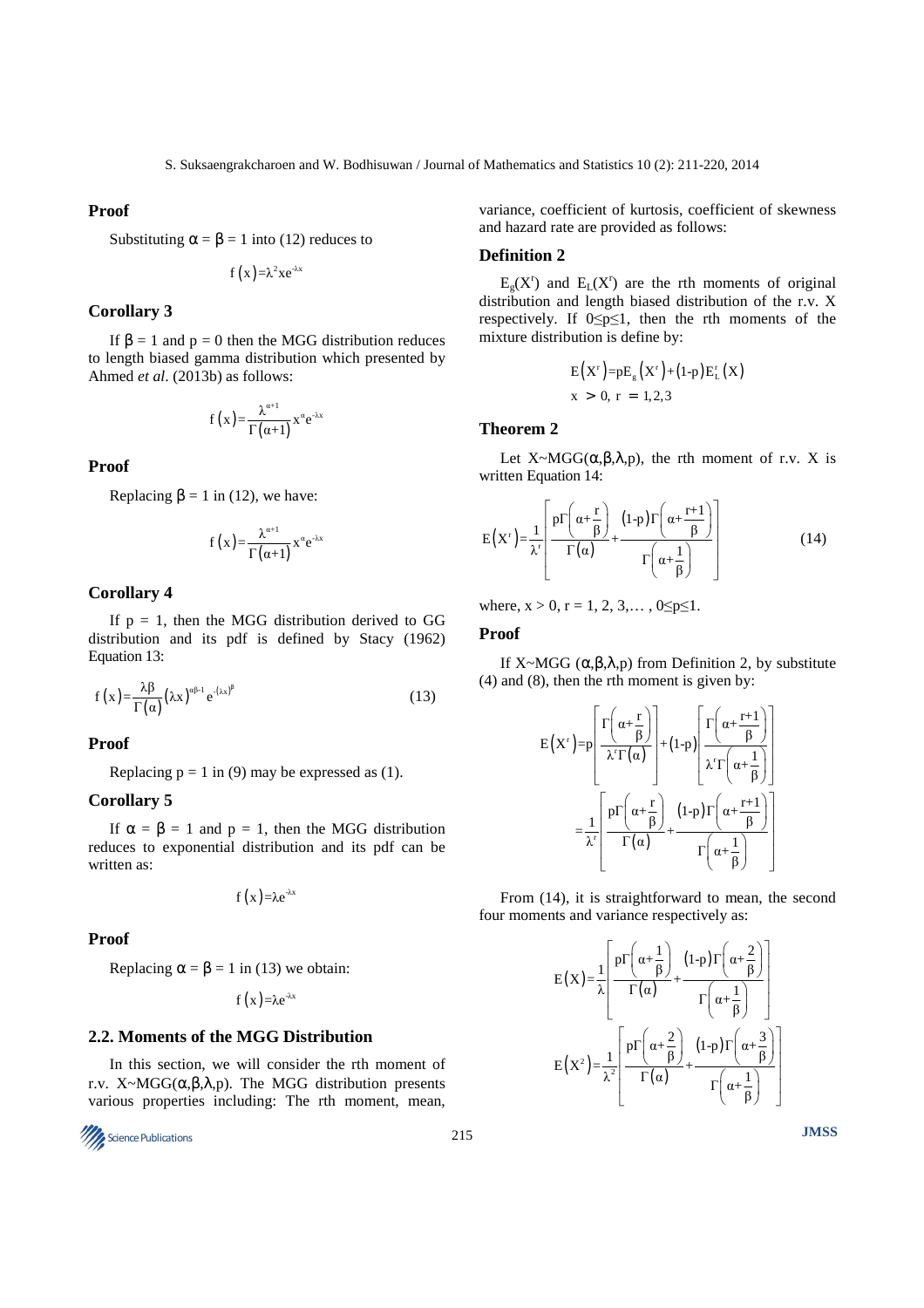S. Suksaengrakcharoen and W. Bodhisuwan / Journal of Mathematics and Statistics 10 (2): 211-220, 2014

$$
E(X^3) = \frac{1}{\lambda^3} \left[ \frac{p\Gamma\left(\alpha + \frac{3}{\beta}\right)}{\Gamma(\alpha)} + \frac{(1-p)\Gamma\left(\alpha + \frac{4}{\beta}\right)}{\Gamma\left(\alpha + \frac{1}{\beta}\right)} \right]
$$
  
\n
$$
E(X^4) = \frac{1}{\lambda^4} \left[ \frac{p\Gamma\left(\alpha + \frac{4}{\beta}\right)}{\Gamma(\alpha)} + \frac{(1-p)\Gamma\left(\alpha + \frac{5}{\beta}\right)}{\Gamma\left(\alpha + \frac{1}{\beta}\right)} \right]
$$
  
\n
$$
Var(X) = \frac{1}{\lambda^2} \left\{ \frac{p\Gamma\left(\alpha + \frac{2}{\beta}\right)}{\Gamma(\alpha)} + \frac{(1-p)\Gamma\left(\alpha + \frac{3}{\beta}\right)}{\Gamma\left(\alpha + \frac{1}{\beta}\right)} \right\}
$$
  
\n
$$
- \left[ \frac{p\Gamma\left(\alpha + \frac{1}{\beta}\right)}{\Gamma(\alpha)} + \frac{(1-p)\Gamma\left(\alpha + \frac{2}{\beta}\right)}{\Gamma\left(\alpha + \frac{1}{\beta}\right)} \right]^2 \right\}
$$

We set:

$$
\omega(\alpha,\beta,p,i) = \frac{p\Gamma\left(\alpha + \frac{1}{\beta}\right)\Gamma\left(\alpha + \frac{i}{\beta}\right) + (1-p)\Gamma(\alpha)\Gamma\left(\alpha + \frac{i+1}{\beta}\right)}{\Gamma(\alpha)\Gamma\left(\alpha + \frac{1}{\beta}\right)}
$$

Note that,  $\omega$  ( $\alpha$ , $\beta$ , $p$ , $i$ ) is defined when  $i \in I^+$  and let,  $W = \sqrt{\omega(\alpha, \beta, p, 2) - \omega^2(\alpha, \beta, p, 1)}$  consequently, the coefficient of skewness  $(\alpha_3)$  in (15) and the coefficient of kurtosis  $(\alpha_4)$  in (16) can be written as Equation 15 and 16:

$$
\frac{\alpha_3}{\omega} = \frac{\omega(\alpha, \beta, p, 3) - 3\omega(\alpha, \beta, p, 2)\omega(\alpha, \beta, p, 1) + 2\omega^3(\alpha, \beta, p, 1)}{W^3}
$$
(15)

$$
\alpha_4 = \left[ \omega(\alpha, \beta, p, 4) - 4\omega(\alpha, \beta, p, 3) \omega(\alpha, \beta, p, 1) + 6\omega(\alpha, \beta, p, 2) \omega^2(\alpha, \beta, p, 1) - 3\omega^4(\alpha, \beta, p, 1) \right] / W^4
$$
\n(16)

We illustrate activities of mean and variance in **Table 1** that are increasing functions of α. Also, **Table 2** show skewness in (15) and kurtosis in (16) for different values  $\alpha$  and p are independent of parameter α. Moreover, we discover that both the skewness and kurtosis are increasing functions of p except are both decreasing functions of α.

#### **2.3. Hazard Rate**

Hazard rate (or failure rate) are expansively apply in several fields. For example; Wahyudi *et al.* (2011) offered the trivariate hazard rate function of trivariate liftime distribution. By definition, the hazard rate of a r.v. X with pdf  $f(x)$  and cdf  $F(x)$  can be written by:

$$
h(x) = \frac{f(x)}{1 - F(x)}
$$

Using (9) and (10), the hazard rate of the MGG distribution may be expressed as Equation 17:

$$
h(x) = \frac{\left[\frac{p}{\Gamma(\alpha)} + \frac{(1-p)\lambda x}{\Gamma(\alpha + \frac{1}{\beta})}\right] \lambda \beta (\lambda x)^{\alpha \beta - 1} e^{-(\lambda x)^{\beta}}}{1 - \left\{1 - \frac{p\Gamma(\alpha, x)}{\Gamma(\alpha)} - (1-p)\frac{\Gamma(\alpha + \frac{1}{\beta}, x)}{\Gamma(\alpha + \frac{1}{\beta})}\right\}}\right]
$$
(17)
$$
= \frac{\left[p\Gamma(\alpha + \frac{1}{\beta}) + (1-p)\lambda x \Gamma(\alpha)\right] \lambda \beta (\lambda x)^{\alpha \beta - 1} e^{-(\lambda x)^{\beta}}}{p\Gamma(\alpha, x) \Gamma(\alpha + \frac{1}{\beta}) + (1-p)\Gamma(\alpha) \Gamma(\alpha + \frac{1}{\beta}, x)}
$$

When substituting different values of parameters in (17) then we get some hazard rate of the MGG distribution which it present in **Fig. 3**:

- When  $p = 0$  then the hazard rate of the MGG distribution reduces to the hazard rate of the LGG distribution
- When  $p = 1$  then the hazard rate of the MGG distribution deduces to the hazard rate of the GG distribution
- When  $\alpha = \beta = p = 1$  then the hazard rate of the MGG distribution derived to the hazard rate of the exponential distribution

# **2.4. Limit Behaviour**

The limit of pdf of MGG as  $x \rightarrow \infty$  is 0 and the limit as  $x \rightarrow 1/\lambda$  is given by:

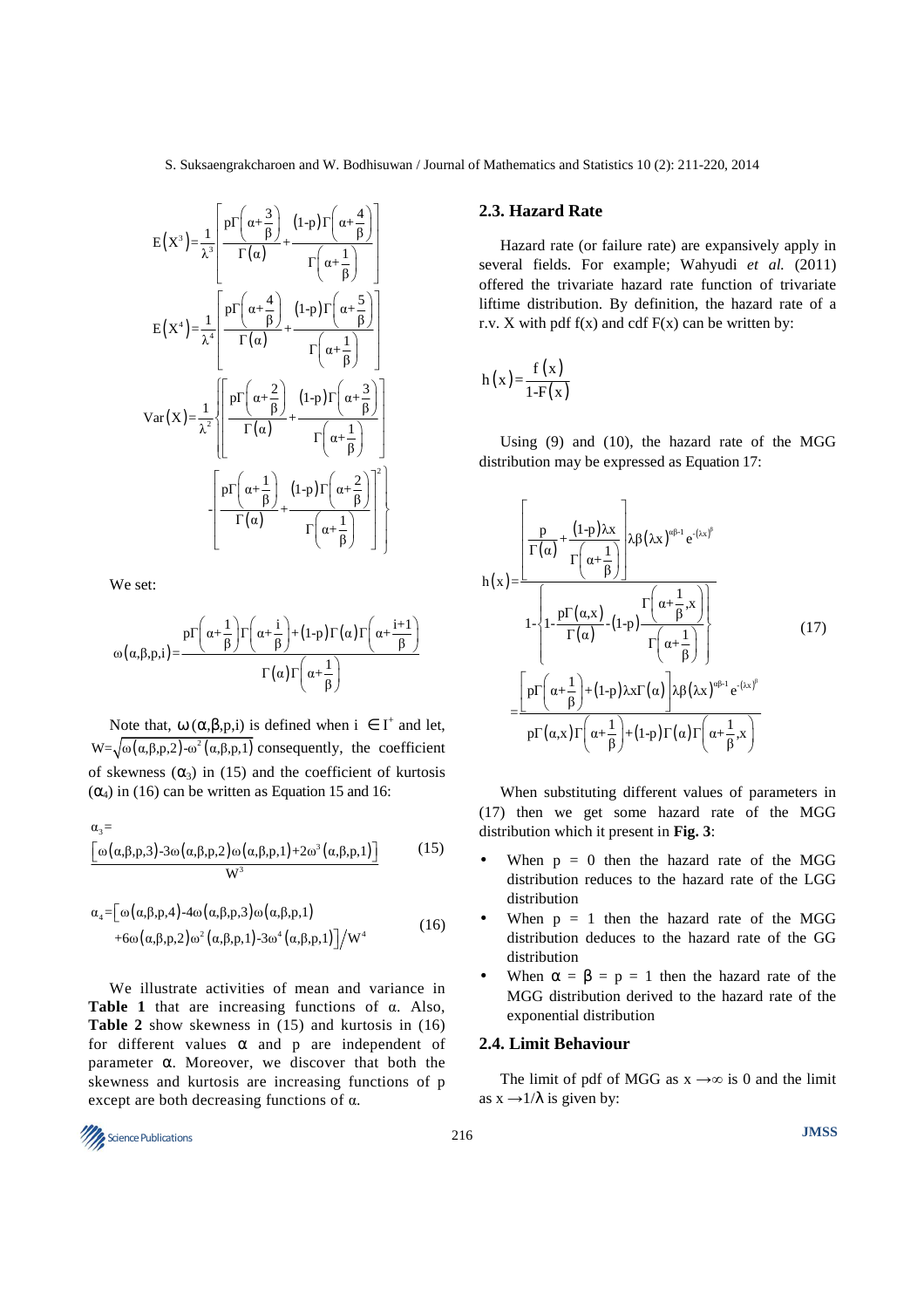S. Suksaengrakcharoen and W. Bodhisuwan / Journal of Mathematics and Statistics 10 (2): 211-220, 2014



**Fig. 3.** Plot of the hazard rates of the MGG distribution for different values of parameters

**Table 1.** Mean and variance of MGG distribution for various values of α, β, λ and p

|                | β              | λ   | $p = 0.2$ |          | $p = 0.5$ |          | $p = 0.8$ |          |
|----------------|----------------|-----|-----------|----------|-----------|----------|-----------|----------|
| $\alpha$       |                |     | Mean      | Variance | Mean      | Variance | Mean      | Variance |
| $\overline{3}$ | $\overline{2}$ | 0.1 | 17.7666   | 24.3478  | 17.3354   | 24.4835  | 16.9042   | 24.2474  |
|                |                | 0.3 | 5.9222    | 2.7053   | 5.77850   | 2.7204   | 5.6347    | 2.6942   |
|                |                | 0.9 | 1.9741    | 0.3006   | 1.92620   | 0.3023   | 1.8782    | 0.2994   |
|                | 4              | 0.1 | 12.9785   | 3.5930   | 12.8914   | 3.6457   | 12.8043   | 3.6832   |
|                |                | 0.3 | 4.3262    | 0.3992   | 4.29710   | 0.4051   | 4.2681    | 0.4092   |
|                |                | 0.9 | 1.4421    | 0.0444   | 1.43240   | 0.0450   | 1.4227    | 0.0455   |
|                | 6              | 0.1 | 11.8225   | 1.3829   | 11.7861   | 1.4006   | 11.7496   | 1.4157   |
|                |                | 0.3 | 3.9408    | 0.1537   | 3.92870   | 0.1556   | 3.9165    | 0.1573   |
|                |                | 0.9 | 1.3136    | 0.0171   | 1.30960   | 0.0173   | 1.3055    | 0.0175   |
| 5              | 2              | 0.1 | 22.7025   | 24.5948  | 22.3676   | 24.6885  | 22.0328   | 24.5578  |
|                |                | 0.3 | 7.5675    | 2.7328   | 7.45590   | 2.7432   | 7.3443    | 2.7286   |
|                |                | 0.9 | 2.5225    | 0.3036   | 2.48530   | 0.3048   | 2.4481    | 0.3032   |
|                | 4              | 0.1 | 14.8265   | 2.7915   | 14.7684   | 2.8160   | 14.7102   | 2.8338   |
|                |                | 0.3 | 4.9422    | 0.3102   | 4.92280   | 0.3129   | 4.9034    | 0.3149   |
|                |                | 0.9 | 1.6474    | 0.0345   | 1.64090   | 0.0348   | 1.6345    | 0.0350   |
|                | 6              | 0.1 | 12.9538   | 0.9717   | 12.9308   | 0.9790   | 12.9078   | 0.9852   |
|                |                | 0.3 | 4.3179    | 0.1080   | 4.31030   | 0.1088   | 4.3026    | 0.1095   |
|                |                | 0.9 | 1.4393    | 0.0120   | 1.43680   | 0.0121   | 1.4342    | 0.0122   |
| $\,8\,$        | $\overline{c}$ | 0.1 | 28.5527   | 24.7420  | 28.2877   | 24.8049  | 28.0227   | 24.7274  |
|                |                | 0.3 | 9.5176    | 2.7491   | 9.42920   | 2.7561   | 9.3409    | 2.7475   |
|                |                | 0.9 | 3.1725    | 0.3055   | 3.14310   | 0.3062   | 3.1136    | 0.3053   |
|                | 4              | 0.1 | 16.7276   | 2.2090   | 16.6873   | 2.2211   | 16.6469   | 2.2299   |
|                |                | 0.3 | 5.5759    | 0.2454   | 5.56240   | 0.2468   | 5.549     | 0.2478   |
|                |                | 0.9 | 1.8586    | 0.0273   | 1.85410   | 0.0274   | 1.8497    | 0.0275   |
|                | 6              | 0.1 | 14.0589   | 0.7047   | 14.0437   | 0.7079   | 14.0284   | 0.7107   |
|                |                | 0.3 | 4.6863    | 0.0783   | 4.68120   | 0.0787   | 4.6761    | 0.0790   |
|                |                | 0.9 | 1.5621    | 0.0087   | 1.56040   | 0.0087   | 1.5587    | 0.0088   |

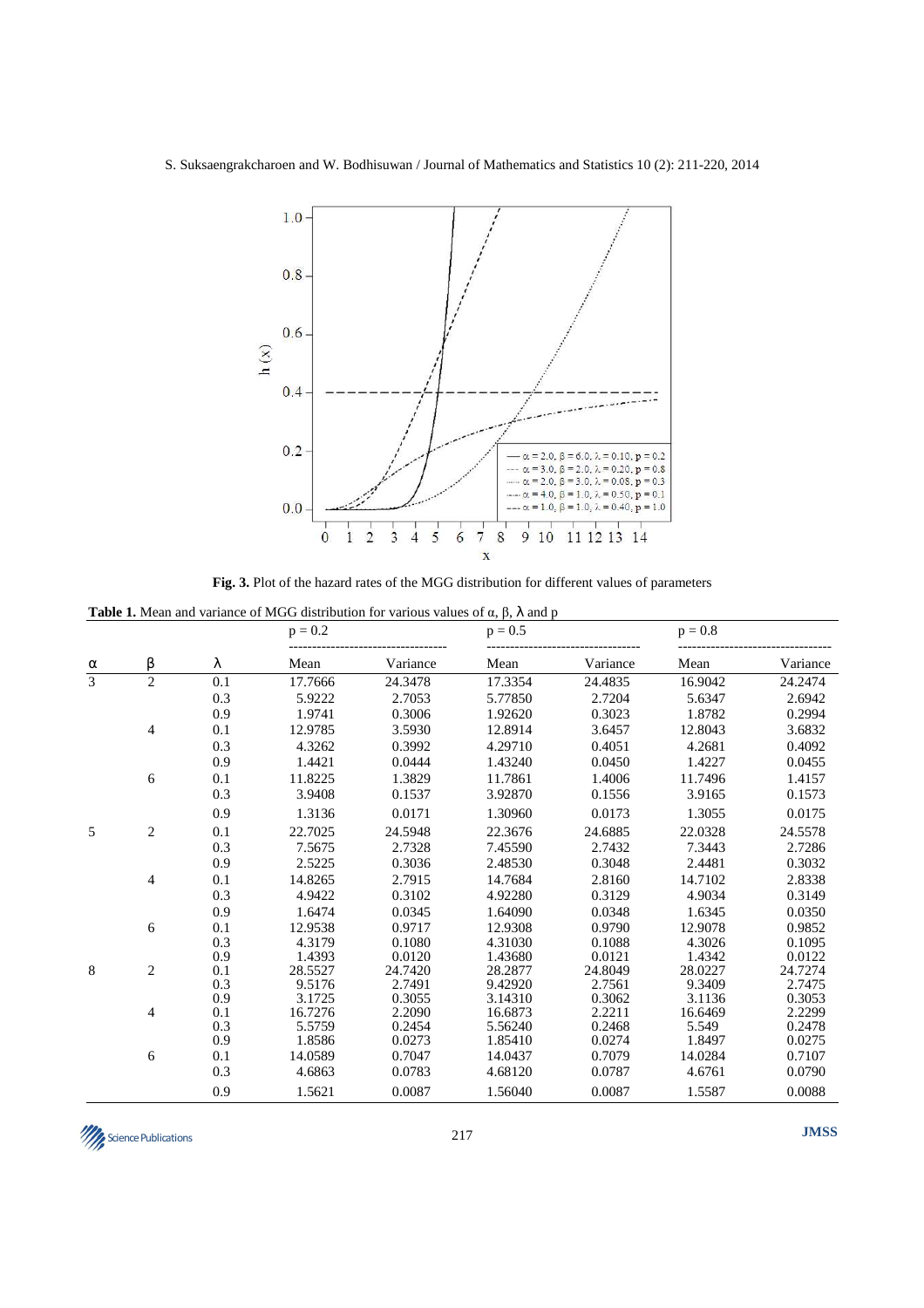**Table 2.** Skewness and kurtosis of MGG distribution for various values of  $α$ ,  $β$  and  $p$ 

| $\alpha$ |     | $p = 0.2$       |          | $p = 0.5$       |                 | $p = 0.8$       |                 |
|----------|-----|-----------------|----------|-----------------|-----------------|-----------------|-----------------|
|          |     | <b>Skewness</b> | Kurtosis | <b>Skewness</b> | <b>Kurtosis</b> | <b>Skewness</b> | <b>Kurtosis</b> |
| 3        | 1.0 | 1.0132          | 4.5298   | 1.0672          | 4.6800          | 1.1327          | 4.9082          |
|          | 1.5 | 0.5367          | 3.3260   | 0.5554          | 3.3444          | 0.5814          | 3.3833          |
|          | 2.0 | 0.2886          | 3.0143   | 0.2961          | 3.0131          | 0.3094          | 3.0190          |
| 5        | 1.0 | 0.8236          | 4.0132   | 0.8522          | 4.0775          | 0.8845          | 4.1675          |
|          | 1.5 | 0.4277          | 3.2058   | 0.4368          | 3.2127          | 0.4494          | 3.2272          |
|          | 2.0 | 0.2241          | 3.0055   | 0.2274          | 3.0047          | 0.2335          | 3.0066          |
| 8        | 1.0 | 0.6705          | 3.6725   | 0.6858          | 3.7004          | 0.7023          | 3.7375          |
|          | 1.5 | 0.3437          | 3.1324   | 0.3483          | 3.1351          | 0.3547          | 3.1409          |
|          | 2.0 | 0.1771          | 3.0022   | 0.1787          | 3.0019          | 0.1817          | 3.0025          |

$$
\lim_{x \to \frac{1}{\lambda}} f(x) = \sqrt{\frac{p}{\Gamma(\alpha)} + \frac{(1-p)}{\Gamma(\alpha + \frac{1}{\beta})}} \begin{cases} p & , p = 0 \\ \frac{p}{\Gamma(\alpha)} + \frac{(1-p)}{\Gamma(\alpha + \frac{1}{\beta})} & , 0 < p < 1 \\ \frac{\lambda \beta}{e\Gamma(\alpha)} & , p = 1 \end{cases}
$$

It is straightforward to demonstrate the above from the pdf of MGG in (9) as:

$$
\lim_{x \to \frac{1}{\lambda}} f(x) = \lim_{x \to \frac{1}{\lambda}} \left\{ \frac{p}{\Gamma(\alpha)} + \frac{(1-p)\lambda x}{\Gamma(\alpha + \frac{1}{\beta})} \right\} \lambda \beta (\lambda x)^{\alpha \beta - 1} e^{-(\lambda x)^{\beta}} \right\}
$$

$$
= \left[ \frac{p}{\Gamma(\alpha)} + \frac{(1-p)}{\Gamma(\alpha + \frac{1}{\beta})} \right] \frac{\lambda \beta}{e}.
$$

# **3. RESULTS**

# **3.1. Parameters Estimation**

The estimation of parameters for the MGG distribution will be discussed via the MLE method procedure. The likelihood function of the MGG (α, β, λ, p) is given by:



$$
L(x; \theta) = \prod_{i=1}^{n} \left\{ \left[ \frac{p}{\Gamma(\alpha)} + \frac{(1-p)\lambda x_i}{\Gamma(\alpha + \frac{1}{\beta})} \right] \lambda \beta (\lambda x_i)^{\alpha \beta - 1} e^{-(\lambda x_i)^{\beta}} \right\}
$$

From which we calculate approximately the loglikelihood function Equation 18:

$$
logL(\theta) = nlog(\lambda \beta) + (\alpha \beta - 1) \sum_{i=1}^{n} log(\lambda x_i) - \lambda^{\beta} \sum_{i=1}^{n} x_i^{\beta}
$$
  
+
$$
\sum_{i=1}^{n} log \left[ \frac{p}{\Gamma(\alpha)} + \frac{(1-p)\lambda x_i}{\Gamma(\alpha + \frac{1}{\beta})} \right]
$$
(18)

The first order conditions for finding the optimal values of the parameters were obtained by differentiating (18) with respect to  $\alpha$ ,  $\beta$ ,  $\lambda$  and p we get the following differential Equation 19-22:

$$
\frac{\partial}{\partial \alpha} \log L(\theta) = \sum_{i=1}^{n} \log (\lambda x_{i})
$$
\n
$$
-\sum_{i=1}^{n} \frac{pT'(\alpha)T^{2}(\alpha + \frac{1}{\beta}) + (1-p)\lambda x_{i}T^{2}(\alpha)T'(\alpha + \frac{1}{\beta})}{\Gamma(\alpha)\Gamma(\alpha + \frac{1}{\beta})\Gamma(\alpha + \frac{1}{\beta}) + (1-p)\lambda x_{i}\Gamma(\alpha)}\right]
$$
\n(19)

$$
\frac{\partial}{\partial \beta} \log L(\theta) = \frac{n}{\beta} + \sum_{i=1}^{n} \log(\lambda x_i) - \lambda^{\beta+1} \sum_{i=1}^{n} (x_i \log x_i)
$$
\n
$$
-\sum_{i=1}^{n} \left\{ \frac{(1-p)\lambda x_i \Gamma(\alpha) \Gamma'\left(\alpha + \frac{1}{\beta}\right)}{(1-p)\lambda x_i \Gamma(\alpha) \Gamma\left(\alpha + \frac{1}{\beta}\right) + p\Gamma^2\left(\alpha + \frac{1}{\beta}\right)} \right\}
$$
\n(20)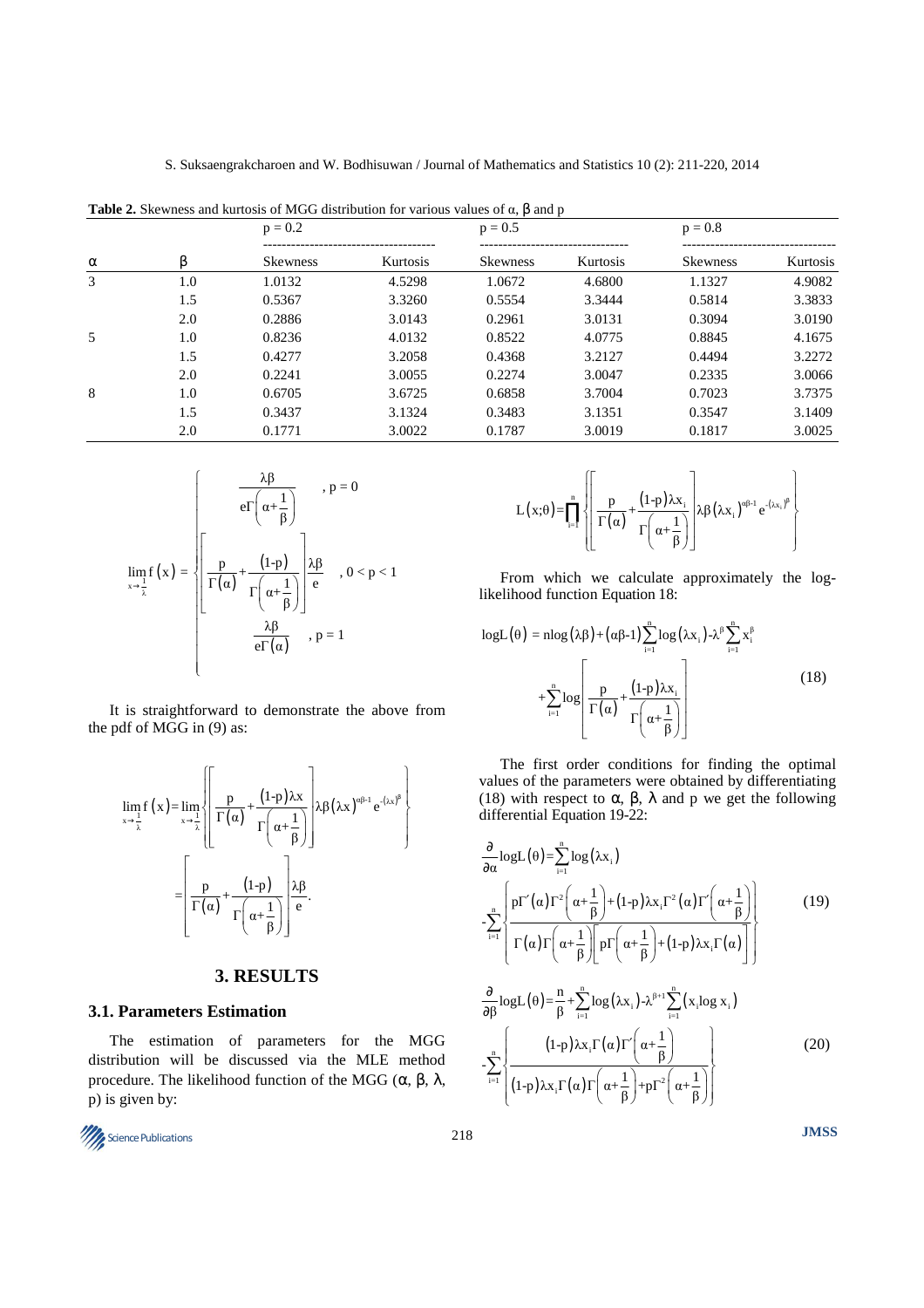**Table 3.** Maximum likelihood estimates and K-S distances with their associated p-values for the four mixture distributions fitted to depressive condition data

| <b>Distributions</b> | Maximum likelihood estimates                        | K-S statistic | p-value |  |  |  |  |
|----------------------|-----------------------------------------------------|---------------|---------|--|--|--|--|
| MGGD                 | $\hat{\alpha} = 11.8383$ , $\hat{\beta} = 0.2832$ , |               |         |  |  |  |  |
|                      | $\hat{\lambda} = 1.8115$ , $\hat{p} = 0.7377$       | 0.0941        | 0.8484  |  |  |  |  |
| <b>LGGD</b>          | $\hat{\alpha} = 0.5908$ , $\hat{\beta} = 0.5758$ ,  |               |         |  |  |  |  |
|                      | $\hat{\lambda} = 0.0008$                            | 0.1041        | 0.7535  |  |  |  |  |
| GGD                  | $\hat{\alpha} = 0.9999$ , $\hat{\beta} = 1.0025$ ,  |               |         |  |  |  |  |
|                      | $\hat{\lambda} = 0.0001$                            | 0.1505        | 0.3083  |  |  |  |  |
| Weibull              | $\hat{\alpha} = 318$ , $\hat{\beta} = 0.7032$ ,     |               |         |  |  |  |  |
|                      | $\hat{\lambda} = 5127.8$                            | 0.1660        | 0.2081  |  |  |  |  |

$$
\frac{\partial}{\partial \lambda} \log L(\theta) = \frac{n}{\lambda} + (\alpha \beta - 1) \sum_{i=1}^{n} \log x_i - \beta \lambda^{\beta - 1} \sum_{i=1}^{n} x_i^{\beta}
$$
\n
$$
+ \sum_{i=1}^{n} \left[ \frac{(1-p) x_i \Gamma(\alpha) \Gamma(\alpha + \frac{1}{\beta})}{p \Gamma^2(\alpha + \frac{1}{\beta}) + (1-p) \lambda x_i \Gamma(\alpha)} \right] \tag{21}
$$

And:

$$
\frac{\partial}{\partial p} \log L(\theta) = \sum_{i=1}^{n} \left[ \frac{\Gamma\left(\alpha + \frac{1}{\beta}\right) - \lambda x_i \Gamma(\alpha)}{(1 - p) \lambda x_i \Gamma(\alpha) + p \Gamma\left(\alpha + \frac{1}{\beta}\right)} \right]
$$
(22)

These four derivative equations cannot be solved analytically, as they need to rely on Newton-Raphson: The Newton-Raphson method is a powerful technique for solving equations numerically. In practice  $\hat{\alpha}$ ,  $\hat{\beta}$ ,  $\hat{\lambda}$ and  $\hat{p}$  are the solution of the estimating equations obtained by differentiating the likelihood in terms of α,β,λ and p solving in (19)-(22) to zero. Therefore,  $\hat{\alpha}$ ,  $\hat{\beta}$ ,  $\hat{\lambda}$  and  $\hat{p}$  can be obtained by solving the resulting equations simultaneously using a numerical procedure with the Newton-Raphson method.

#### **3.2. Applications of the MGG Distribution**

For one application of the MGG distribution, we used a real data set. This was the flood rates data from the Floyd River located in James, Iowa, USA for the years 1935-1973 from Akinsete *et al*. (2008). The maximum likelihood method provides parameters estimation. By comparing these fitting distribution in **Table 3** based on the p-value of this comparison, the results have shown that the MGG distribution

provided a better fit than the GG, LGG and the three parameters Weibull distributions. Since, Mahdi and Gupta (2013) presented the three parameters Weibull distribution obtained the pdf as:

$$
f_{w}\left(x\right) = \frac{\beta}{\lambda} \left(\frac{x - \alpha}{\lambda}\right)^{\beta - 1} e^{-\left(\frac{x - \alpha}{\lambda}\right)^{\beta}} \text{for } x > 0; \alpha, \beta, \lambda > 0
$$

# **4. DISCUSSION**

The MGG distribution is significance of mixture distribution method which is a new family of GG distribution. In this study, the MGG distribution found that it provides a considerably better fit than the LGG and GG distributions which are some sub-models of the MGG distribution. Indicating that MGG distribution makes the approach moderately useful for lifetime data. Based on p-values of the MGG distribution is better than LGG, GG and three parameters Weibull distributions. As well as, the research by Kamaruzzaman *et al*. (2012) fit the two component mixture normal distribution by using data sets on logarithmic stock returns of Bursa, Malaysia indices better than a normal distribution. Furthemore, Cordeiro *et al*. (2012) suggested the Kumaraswamy generalized half-normal distribution using the flood rates data of the Floyd River, located in James, Iowa, USA provides a better fit than sub-models of it. In addition, Faton and Llukan 2014 generalize the Pareto distribution can be used quite effectively to provide better fits than the Pareto distribution.

# **5. CONCLUSION**

This study offers the MGG distribution which is obtained by mixing GG distribution with LGG